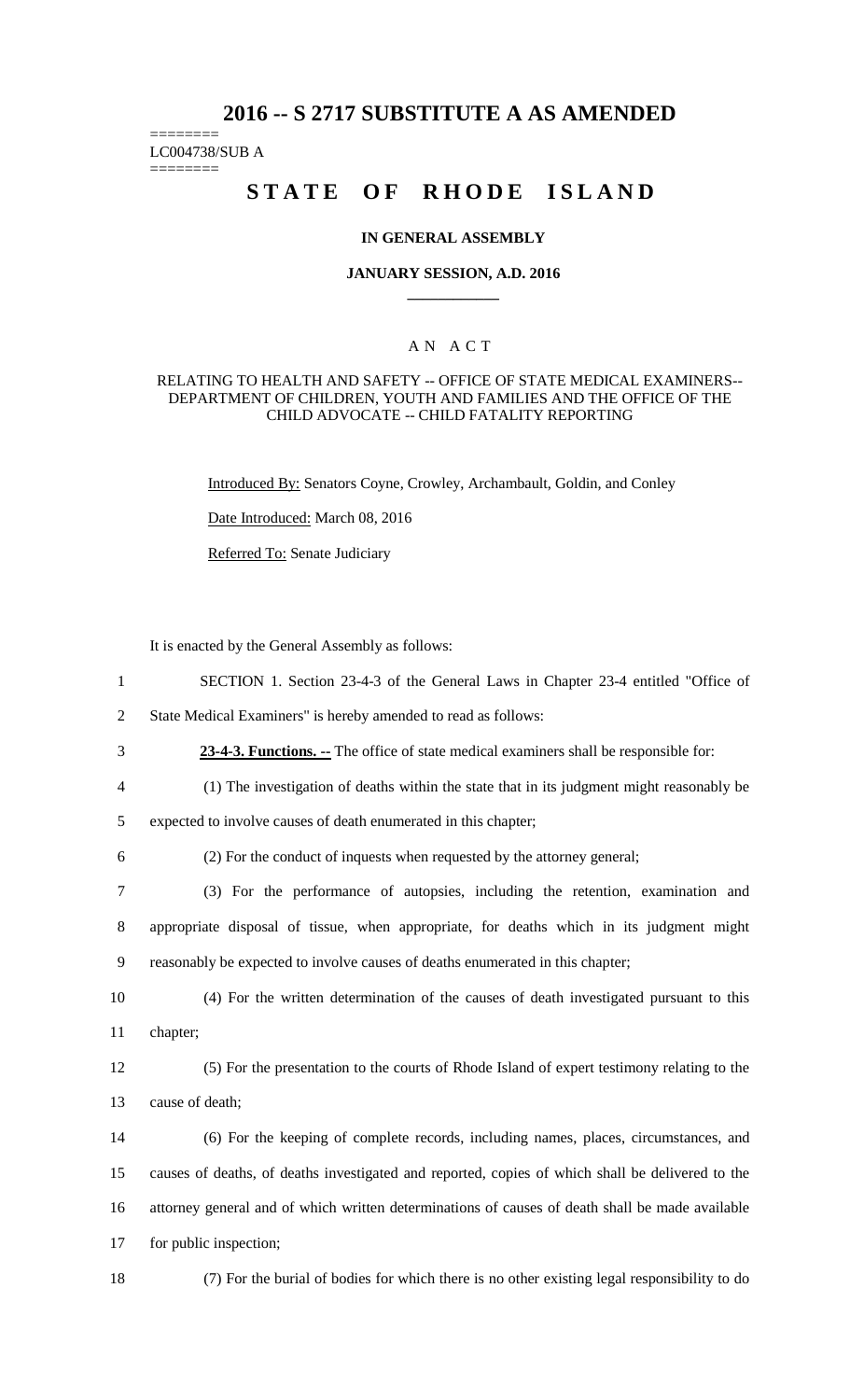$1 \quad so: \frac{\text{and}}{\text{and}}$ 

 (8) For the development and enforcement of procedures for the pronouncement of death 3 and for the transplantation of organs from bodies of persons who have died within the state-: *s* and (9) For a multi-disciplinary team review of child fatalities with the goal to decrease the prevalence of preventable child deaths and report recommendations for community and systems intervention strategies. A child death review team shall include, but is not limited to, representation from state agencies, health care, child welfare, and law enforcement.

 (10) The department shall work with the department of children, youth and families and the office of the child advocate to develop a process to ensure the timely availability of autopsy 10 reports on child deaths.

 SECTION 2. Section 42-72-8 of the General Laws in Chapter 42-72 entitled "Department of Children, Youth, and Families" is hereby amended to read as follows:

**42-72-8. Confidentiality of records.** -- (a) Any records of the department pertaining to children and their families in need of service pursuant to the provisions of this chapter; or for whom an application for services has been made, shall be confidential and only disclosed as provided by law.

(b) Records may be disclosed when necessary:

 (1) To individuals, or public or private agencies engaged in medical, psychological or psychiatric diagnosis or treatment or education of the person under the supervision of the department;

 (2) To individuals or public or private agencies for the purposes of temporary or permanent placement of the person, and when the director determines that the disclosure is needed to accomplish that placement including any and all health care information obtained by the department in accordance with the provisions of chapter 5-37.3 of the general laws and applicable federal laws and regulations;

 (3) When the director determines that there is a risk of physical injury by the person to himself or herself or others, and that disclosure of the records is necessary to reduce that risk;

 (4) To the family court including periodic reports regarding the care and treatment of children; provided, that if a child is represented by a guardian ad litem or attorney, a copy of the family court report will be made available to the guardian ad litem or attorney prior to its submission;

 (5) To inform any person who made a report of child abuse or neglect pursuant to § 40- 11-3, whether services have been provided the child as a result of the report; provided, however, that no facts or information shall be released pursuant to this subsection other than the fact that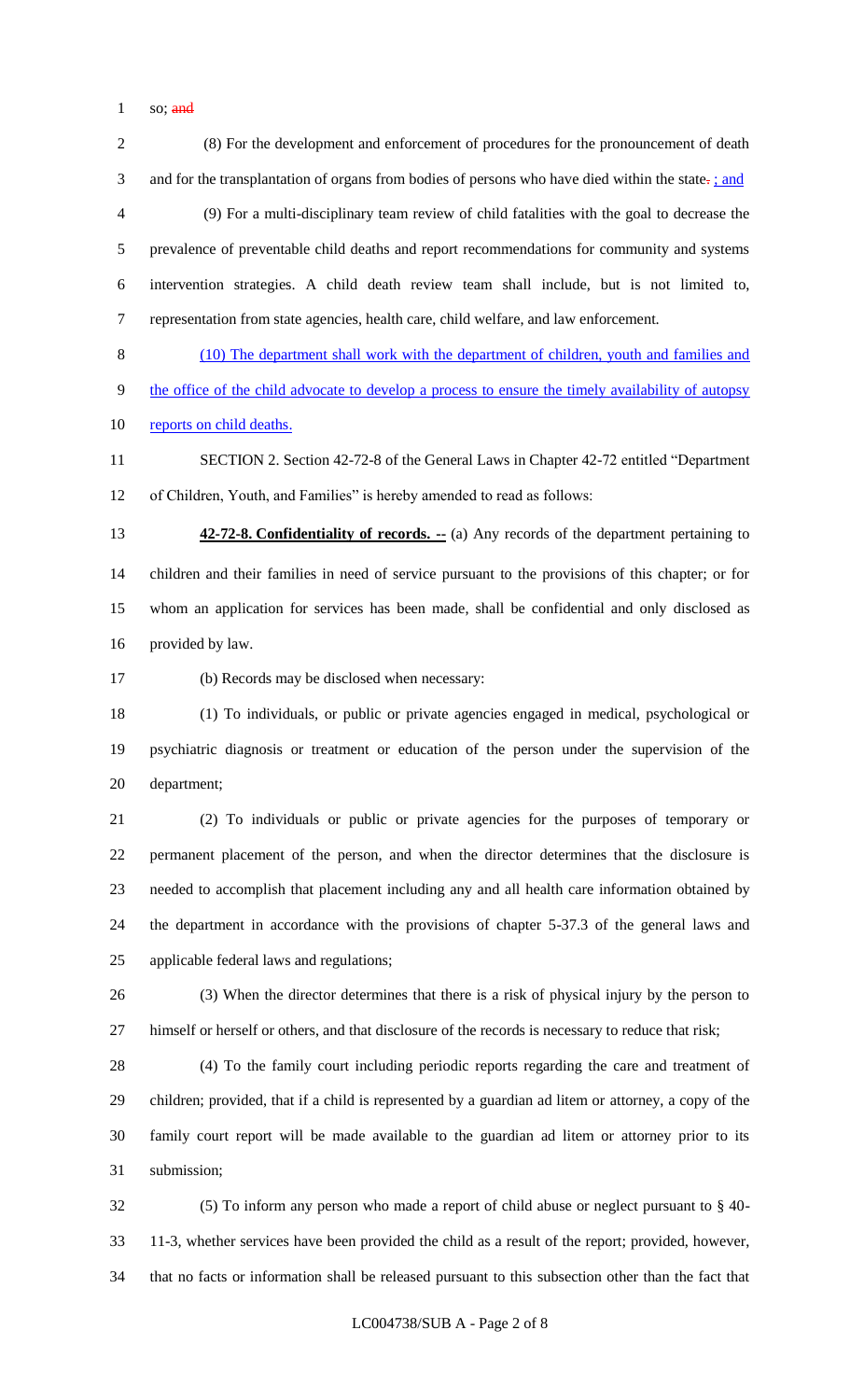services have been or are being provided;

 (6) To permit access to computer records relating to child abuse and neglect investigations by physicians who are examining a child when the physician believes that there is reasonable cause to suspect that a child may have been abused or neglected;

 (7) To the office of the department of attorney general upon the request of the attorney general or assistant attorney general when the office is engaged in the investigation of or prosecution of criminal conduct by another relating to the child or other children within the same family unit;

 (8) To the department of corrections in the case of an individual who has been transferred 10 to the jurisdiction of that department pursuant to the provisions of § 14-1-7.3 "certification" or § 11 14-1-7.1 "waiver of jurisdiction"; and

 (9) To the office of the department of the attorney general upon the request of the attorney general or assistant attorney general when the office is engaged in the investigation of or prosecution of criminal conduct as defined in § 40-11-3.2.

 (10) To individuals employed by a state or county child welfare agency outside of Rhode Island when the director determines that the information is needed to ensure the care, protection and/or treatment of any child; provided, however, any records relating to allegations previously determined to be unfounded, unsubstantiated, or not indicated shall not be disclosed.

 (11) Whenever a person previously under the supervision of the training school becomes subject to the jurisdiction of the department of corrections as an adult offender, the director of corrections or his or her designee shall receive, upon request, the portions of the person's training school records limited to the escape history, disciplinary record, and juvenile classification history.

 (12) In an administrative hearing held pursuant to § 42-35-9, the records, or exact copies of the records, shall be delivered to the administrative hearing officer pursuant to a written request by one of the parties, and shall be delivered to the party making the request or shall be reviewed in camera by the administrative hearing officer for purposes of making a determination of relevancy to the merits of the administrative matter pending before the hearing officer, as the hearing officer may direct. If the records or a portion are relevant to the matter, those records may be viewed and/or copied by counsel of record, at the expense of the party requesting the records. The records shall not be disseminated in any form beyond the parties, counsel of record and their agents, and any experts, except as otherwise specifically authorized by the hearing officer, and provided further that at the conclusion of the action, the records shall be sealed.

(13) In a criminal or civil action, the records, or exact copies of the records, shall be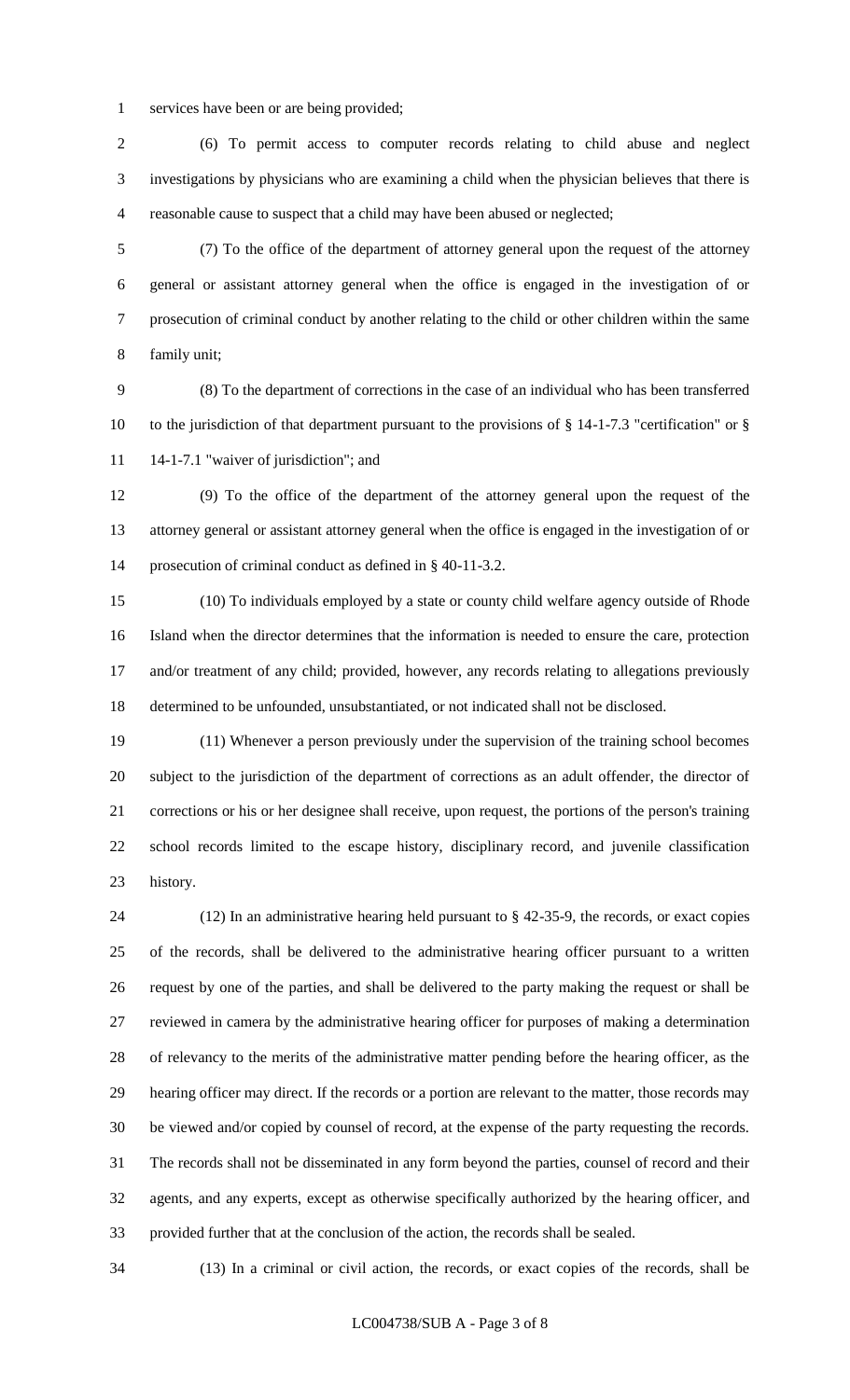delivered to a court of proper jurisdiction pursuant to a subpoena duces tecum, properly issued by one of the parties, and shall be delivered to the party issuing the subpoena or shall be reviewed in camera by the trial justice for purposes of making a determination of relevancy to the merits of the civil or criminal action pending before the court, as the court may direct. If the records or a portion are relevant to the civil or criminal action, those records may be viewed and/or copied by counsel of record, at the expense of the party requesting the records. The court shall issue a protective order preventing dissemination of the records in any form beyond the parties, counsel of record and their agents, and any experts, except as otherwise specifically authorized by the court, and provided further that at the conclusion of the action, all records shall be sealed.

10 (c) The director may disclose the findings or other information about a case as the 11 director deems necessary in a case of child abuse or neglect which has resulted in a child fatality 12 or near fatality. Disclosure required. (1) The director shall notify the Office of the Child Advocate 13 verbally and electronically in writing within 48 hours of a confirmed fatality or near fatality of a 14 child that is the subject of a DCYF case. The department shall provide the Office of the Child 15 Advocate with access to any written material about the case. For purposes of this chapter, "near 16 fatality" shall mean a child in serious or critical condition as certified by a physician as a result of 17 abuse, neglect, self-harm or other unnatural causes.

18 (2) The director shall make public disclosure of a confirmed fatality or near fatality of a 19 child that is the subject of a DCYF case within 48 hours of confirmation, provided disclosure of 20 such information is in general terms and does not jeopardize a pending criminal investigation;

 (3) The director shall disclose to the office of the child advocate information, within five (5) days of completion of the department's investigation when there is a substantiated finding of child abuse or neglect that resulted in a child fatality or near fatality. The department may 24 disclose the same information to the office of the attorney general and other entities allowable

25 under 42 U.S.C. §5106a.

- 26 (4) The information which must be disclosed in accordance with §42-72-8(c)(3) includes:
- 27 (i) A summary of the report of abuse or neglect and a factual description of the contents
- 28 of the report;
- 29 (ii) The date of birth and gender of the child;
- 30 (iii) The date that the child suffered the fatality or near fatality;
- 31 (iv) The cause of the fatality or near fatality, if such information has been determined;
- 32 (v) Whether the department of children, youth, and families or a court appointed special
- 33 advocate had any contact with the child before the fatality or near fatality and, if so:
- 34 (A) The frequency of any contact or communication with the child or a member of the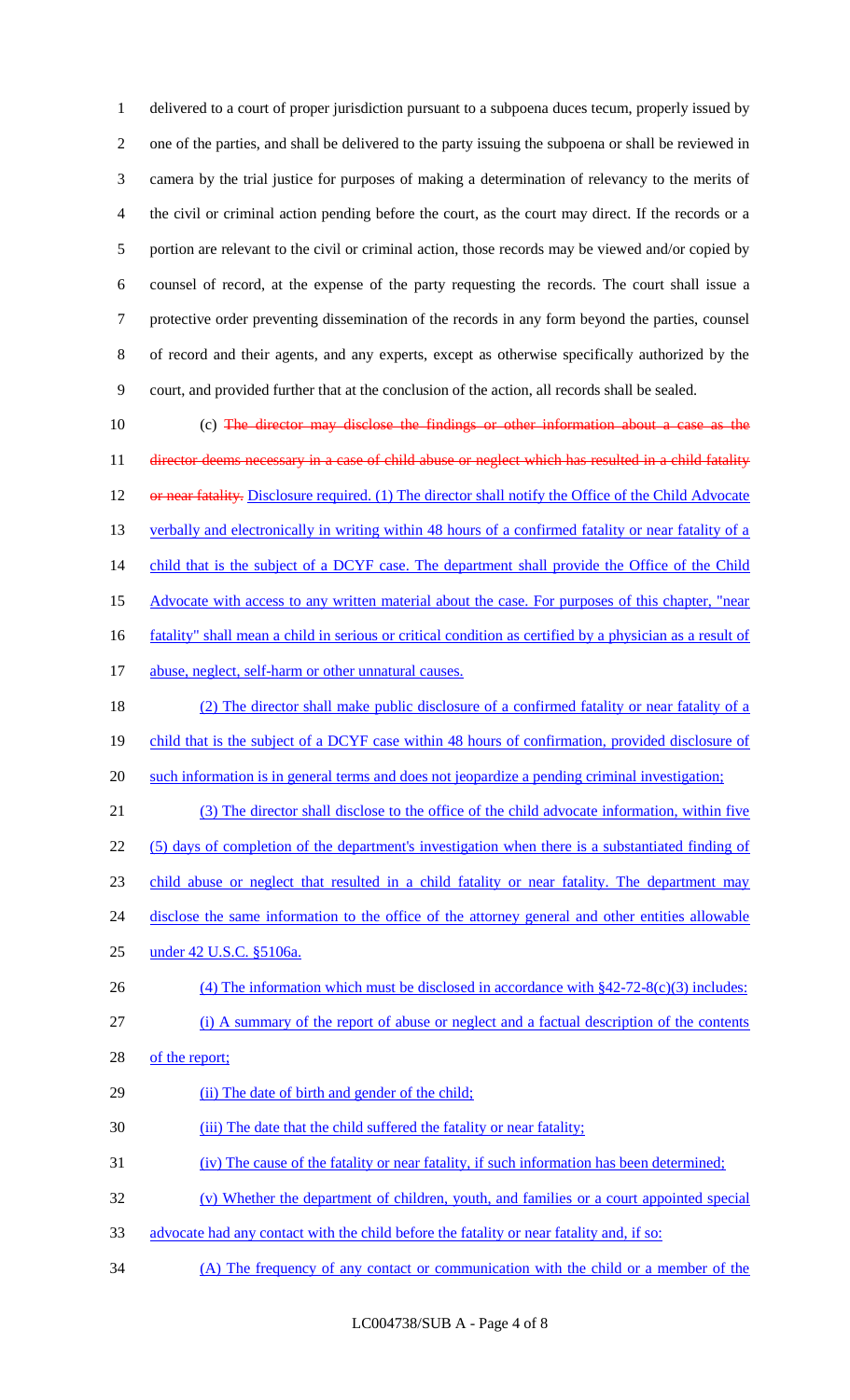1 child's family or household before the fatality or near fatality and the date on which the last

2 contact or communication occurred before the fatality or near fatality;

(B) Whether the department provided any child welfare services to the child or to a

- member of the child's family or household before or at the time of the fatality or near fatality.
- (C) Whether the department made any referrals for child welfare services for the child or
- for a member of the child's family or household before or at the time of the fatality or near fatality;
- (D) Whether the department took any other action concerning the welfare of the child before or at the time of the fatality or near fatality; and
- (E) A summary of the status of the child's case at the time of the fatality or near fatality,
- 11 including, without limitation, whether the child's case was closed by the department before the
- 12 fatality or near fatality and if so, the reasons why the case was closed; and
- (vi) Whether the department, in response to the fatality or near fatality:
- 14 (A) Has provided or intends to provide and/or make a referral for child welfare services
- 15 to the child or to a member of the child's family or household; and
- 16 (B) Has taken or intends to take any other action concerning the welfare and safety of the
- 17 child or any member of the child's family or household.

 (d) If a public panel is convened or established by the department to evaluate the extent to which the department is discharging its child protection responsibilities, the panel or any of its members or staff shall not disclose identifying information about a specific child protection case nor make public any identifying information provided by the department except as may be authorized by law. Any person who violates this subsection shall be subject to civil sanctions as provided by law.

 (e) If a public panel is convened or established by the department, this panel, in the course of its evaluation, may review, but shall not investigate, any child fatality that is under the 26 jurisdiction of the child advocate in accordance with the provisions of  $\S$  42-73-7(2).

 (f) In the event records and information contained within DCYF records are shared with individuals or public or private agencies as specified in subsection (b) above, any such individual and/or public or private agency shall be advised that the shared information cannot be further disclosed, except as specifically provided for under applicable federal and/or state law and regulation. Any individual and/or public or private agency who violates this subsection shall be subject to civil sanctions as provided in chapter 37.3 of title 5, and any other federal or state law pertinent thereto.

SECTION 3. Section 42-73-6 of the General Laws in Chapter 42-73 entitled "Child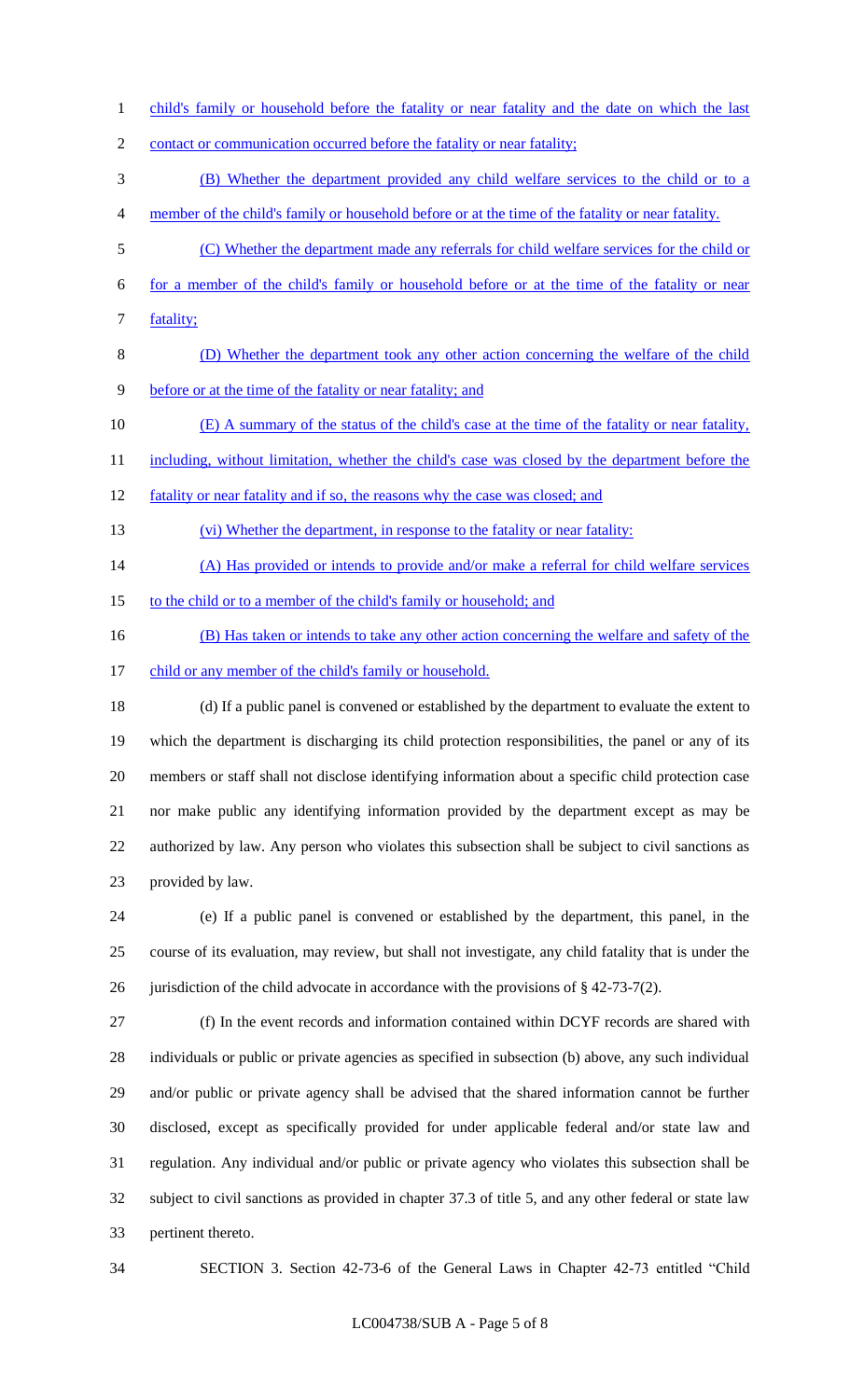1 Advocate Office" is hereby amended to read as follows:

2 **42-73-6. Annual report. --** The child advocate shall annually submit to the governor and 3 the general assembly, a detailed report analyzing the work of his or her office and any 4 recommendations resulting therefrom., including non-identifying child fatality and near fatality 5 information and recommendations. The report shall be posted on the office of the child advocate's 6 website.

- 7 SECTION 3. Chapter 42-73 of the General Laws entitled "Child Advocate Office" is 8 hereby amended by adding thereto the following section:
- 9 **42-73-2.3. Child fatality reviews.** -- (a) The department of children, youth and families 10 shall notify the office of the child advocate verbally and electronically within forty-eight (48) 11 hours of a confirmed fatality or near fatality of a child that is the subject of a DCYF case and
- 12 shall provide the office of the child advocate with access to any written material about the case.
- 13 (b) The child advocate, working with a voluntary and confidential child fatality review 14 panel, whose members may vary on a case-by-case basis, shall review the case records of all 15 notifications in accordance with §42-73-2.3(a) of fatalities and near fatalities of children under
- 16 twenty-one (21) years of age, if:
- 17 (1) The fatality or near fatality occurs while in the custody of or involved with the 18 department, or if the child's family previously received services from the department;
- 19 (2) The fatality or near fatality is alleged to be from abuse or neglect of the child; or
- 20 (3) A sibling, household member or day care provider has been the subject of a child
- 21 abuse and neglect investigation within the previous twelve (12) months, including, without
- 22 limitation, cases in which the report was unsubstantiated or the investigation is currently pending.
- 23 (c) The child fatality review panel shall assess and analyze such cases, make
- 24 recommendations regarding such cases, and make recommendations for improvements to laws,
- 25 policies and practices that support the safety of children. Each report shall be made public within
- 26 thirty (30) days of its completion.
- 27 (d) The members of child fatality review panel established in accordance with this
- 28 section, shall be subject to the confidentiality provisions of §42-73-10.
- 29 (e) The child advocate shall publically announce the convening of a child fatality review
- 30 panel, including the age of the child involved.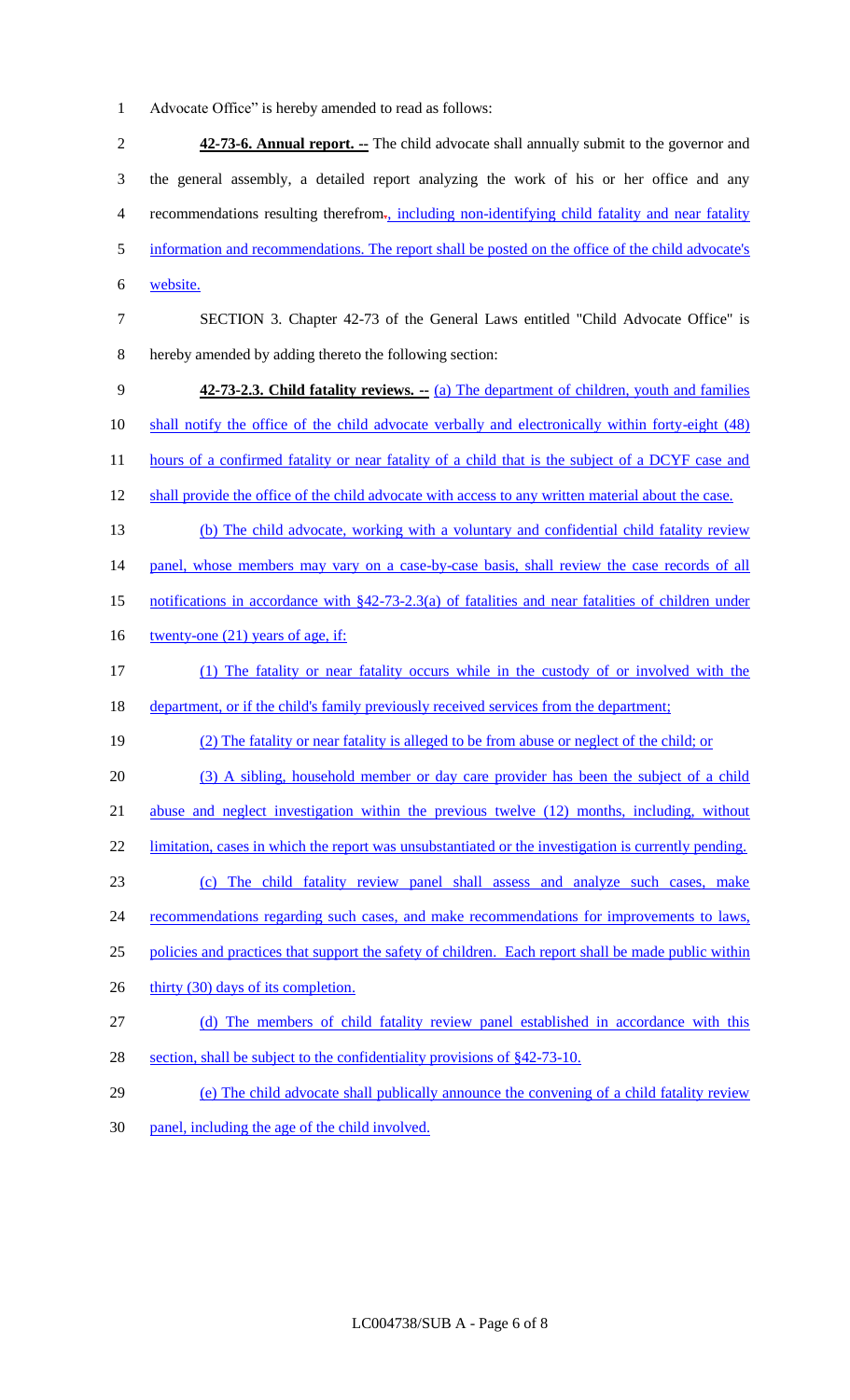1 SECTION 4. This act shall take effect upon passage.

 $=$ LC004738/SUB A  $=$